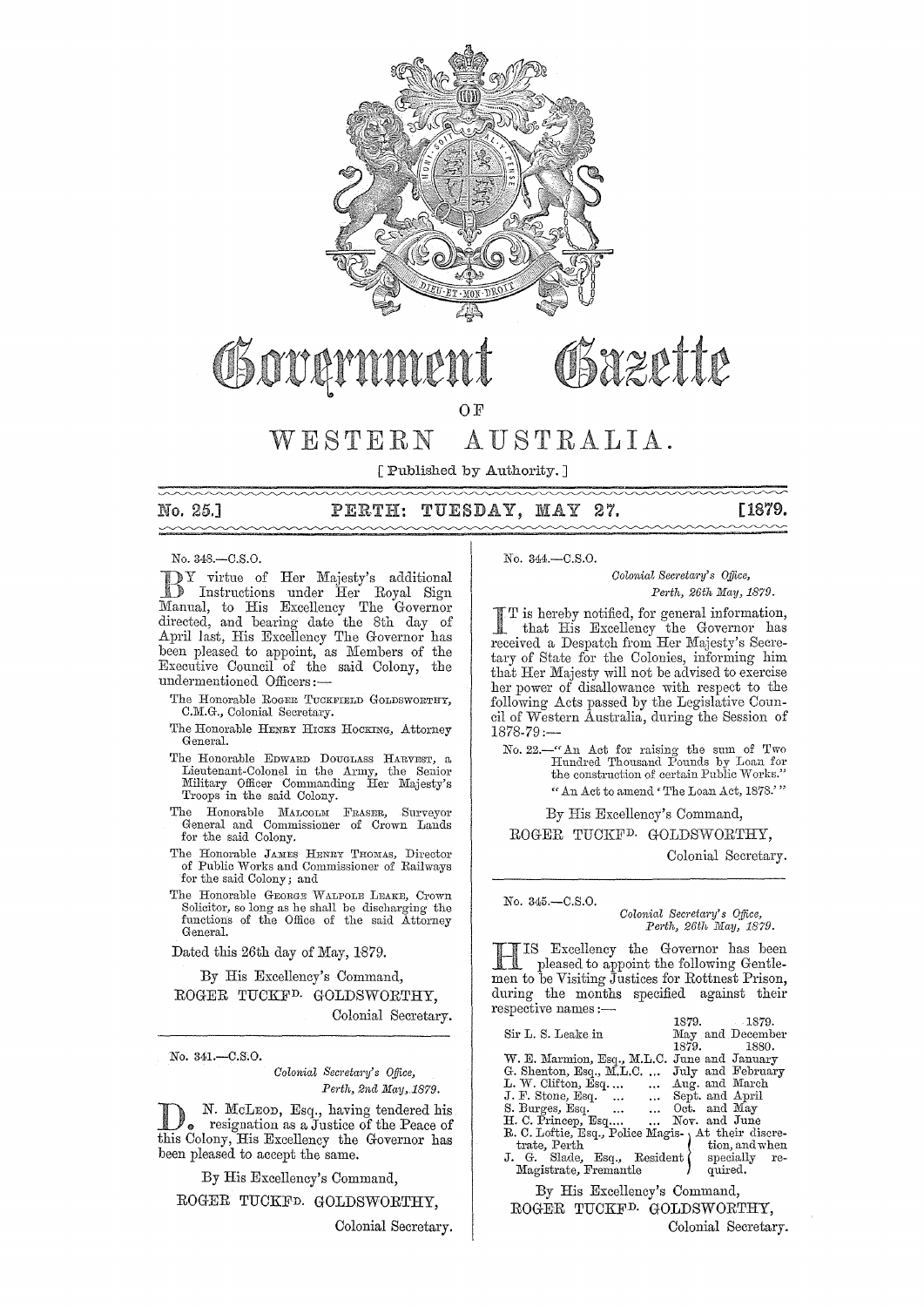No. 342.-C.S.0.

# *Oolonial Secreta1'y's Office, Pe1·th, 24th lIfc,y, 1879.*

Excellency the Governor directs it to be notified that he has received a Heturn of the Election of Mr. HERBERT ASHTON as an Auditor of the Municipal Council of the Municipality of Albany.

By His Excellency's Command, ROGER TUCKFD. GOLDSWORTHY, Colonial Secretary.

No. 346.-C.S.0. *Oolonial Secretary's o.fJice, Pel·th, 26th May, 1879.* 

**THE SE Excellency the Governor has been**<br>pleased to appoint Sergeant FURLONG IS Excellency the Governor has been to be acting Bailiff of the Local Court at Albany, *vice* Mr Isaac Mason, absent on leave.

By His Excellency's Command, ROGER TUCKFD. GOLDSWORTHY, Colonial Secretary.

No. 347.-C.S.O.

*Oolonial Secreta?'Y's Office, Pel'th, 26th Mcty, 1879.* 

**Figure 118** Excellency the Governor directs the publication of the following Circular Description of the following Circular Despatcbes, with their enclosures, for general information.

By His Excellency's Command, ROGER TUCKFD. GOLDSWORTHY, Colonial Secretary.

#### CIRCULAR.

Downing Street, 29th March, 1879.

SIR,-I have the honor to transmit to you, for the information of your Government, a copy of an Order<br>of Her Majesty in Council (22nd March, 1879)<br>rendering liable to quarantine vessels arriving in<br>the United Kingdom, or the islands of Guernsey,<br>Jersey, Alderney, Sark, or Black Sea, the Sea of Azof, and the Sea of Marmora.

I have, &c., M. E. HICKS BEACH.

The Officer Administering the Government of Western Australia.

> AT THE COURT AT WINDSOR. The 22nd day of March, 1879.<br>PRESENT,

FRESENT,<br>
THE QUEEN'S MOST EXCELLENT MAJESTY IN COUNCIL.<br>
WHEREAS by an Act passed in the sixth year of the reign<br>
of King George the Fourth, entitled "An Act to repeal<br>
the several Laws relating to the performance of Quar elured it probable that the plague or other infectious disease or distemper highly dangerous to the health of His Majesty's subjects, may be brought. And all vessels and boats receiving any person, goods, wares, and merchandise, packets, packages, baggage, wearing apparel, books, letters, or any other article whatsoever from or out of any vessel so coming from or having touched at such infected place as aforesaid, whether such presons, goods, wares, and merchandise, baggage, wearing apparel, books, letters, or other articles shall have come or been brought in such susple, or such persons shall shall have gone, or articles have been put on board the same, cither before or after the arr Jersey, Alderney, Sark, or Man, and whether such vessels were or were not bound to any port or place in the United Kingdom, or the Islands aforesaid, and all persons, goods, wares, and merchandise, packets, packages, bagga books, letters, or any other article whatsoever on board of any vessels so coming from or having touched at such infected place as aforesaid, or on board of any such receiving vessels or boats as aforesaid, shall be and be Council, concerning quarantine and the prevention of infection<br>from the time of the departure of such vessels from such<br>infected place as aforesaid, or from the time when such<br>persons, goods, wares, merchandise, packets, p gage, wearing apparel, books, letters, or other articles shall have been received on board respectively; and all such and boats as aforesaid, and all persons (as well pilots as others), goods, wares, and merchandise, and a other articles as aforesaid, on board such receiving vessel or boat as aforesaid, shall, upon their arrival at such port or place, be obliged to perform quarantine in such place or places, for such time and in studient of

And by the said Act it was also enacted, that it shall and may be lawful for the Lords and others of His Majesty's Privy Council, or any two or more of them, to make such Order as they shall see necessary and expedient upon any uniforeseen emergency, or in any particular case or cases, with respect to any vessel arriving and having any infec temper on board, or on board of which any infectious disease or distemper may have appeared in the course of the voyage, or arriving under any other alarming or suspicious circumstances as to infection, although such any p

articles, as atoresaid, on board the same :<br>And by the said Acti was also enacted that all persons liable to<br>perform quarantine, and all persons having had any intercourse<br>or communication with them, shall be subject durin

And whereas His Majesty, under the authority of the said<br>above recited Act, by and with the advice of His Frity Council,<br>on the 19th day of July, 1825, made an Order declaring it prob-<br>able that the Plague, or some other i coming from the Mediterranean and certain other places, with or without clean bills of health :

And whereas His Majesty was pleased, by and with the advice of His Privy Conncil, to order that all vessels coming from the aforesaid places should be Unlbe to perform quarantine in manner in such Order directed:

Her Majesty, under the authority of. the said above recited Act, by and with the advice of Her Privy Council, doth hereby adjudge and declare it probable that the Plague, or some other<br>infectious disease or distemper highly dangerous to the health<br>of Her Majesty's subjects, may be brought into the United<br>Kingdom, or the Islands of Guerney, Je

And Her Majesty is therefore pleased, under the authority of the said  $\mathrm{Act}_k$  and by and with the advice of Her Privy Council, to order that all vessels, persons, goods, wares, and merchandise, and all other articles her ions, rules, and regulations and restrictions contained in the said Act concerning Quarantine and the prevention of infection, and to all the pains and penalties, forthcrees and punishments contained in the said Act, or th Jersey, Alderney, Sark, or Man, and during the said Quarantine, or during the time they shall be liable to Quarantine, observe and obey all such orders and directions as they shall receive from the Quarantine Officer at su

And it is hereby ordered that this Order shall take effect and be in force from and after the date hereof.

And the Lords Commissioners of the Treasury and the Lords Commissioners of the Admiralty are to give the necessary directions herein accordingly.

C. L. PEEL.

#### CIRCULAR.

#### Downing Street, 17th November, 1876.

SIR,—With reference to the statement given in<br>in Appendix 2 to the Colonial Regulations, of<br>"Particulars required to be furnished in reference to Whether the "Persons recommended for Retiring dutes of the served offices or "Allowances," I have to request that situations held in preparing such Papers of Particulars since the Appli-<br>cant entered the in future, the heading given in the  $_{\text{have been such}}^{\text{Civil Service}}$  margin (which is taken from the Form  $\frac{1}{n}$  is to require  $\frac{1}{n}$  used in the Imperial Service) may be that the heading of "Dates spoke the conduction of Commencement and Termination "<br>the Fublic Ser-<br>vice. of Appointments.

I have at the same time to state that every Paper of "Particulars" transmitted for my consideration, should contain a calculation (to be made and signed by the Colonial Auditor or other Officer acting in that capacity) of the amount of the Pension, &c., according to the Regulations, or the practice existing in the Colony.

I have, &c., CARNARVON.

The Officer Administering the Government of Western Australia.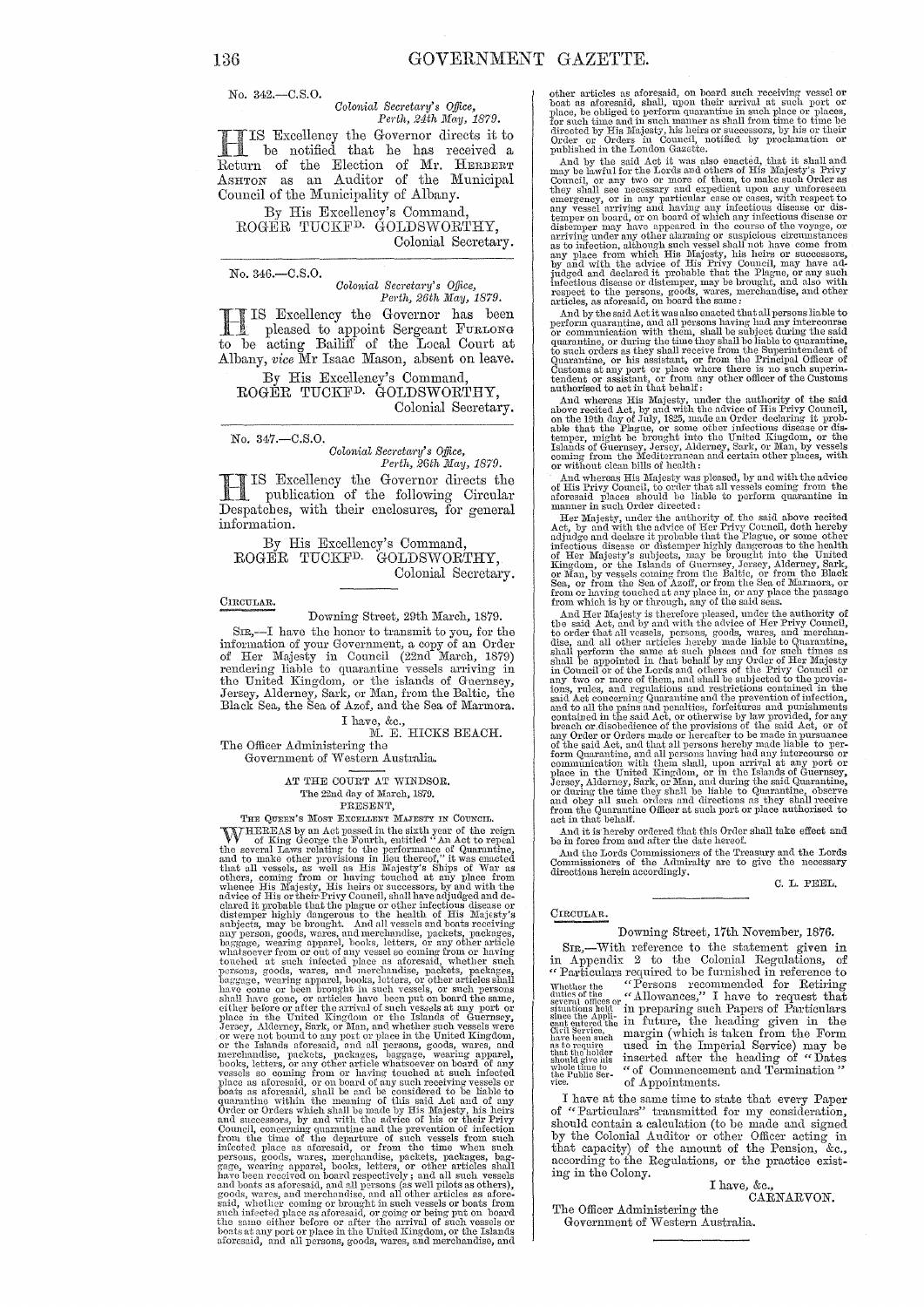CIRCULAR.

#### Downing Street, 12th March, 1879.

SIR. - In connection with my Predecessor's Circular Despatch of 17th November, 1876 (of which a copy is Despatch of 17th November, 1876 (of which a copy is<br>enclosed for convenience of reference), I have the<br>honor to forward to you herewith copies of two letters<br>from Her Majesty's Treasury, [8th April, 1873; 23rd<br>October, 187 not give their whole time to the Public Service.

It is my intention as regards Colonial Pensions, &c., to continue to follow the practice defined in these letters, except in cases in which, on special grounds, deviations from that practice may have been duly sanctioned.

I have, &c.,  $\texttt{M. E. HICKS BEACH.}$ 

The Officer Administering the Government of Western Australia.

#### The Treasury to the Colonial Office. TREASURY CHAMBERS, 8th April, 1873.

3501.  $sub.$   $sub.$ <br>Sun.  $sub.$ <br>Sin,—I am directed by the Lords Commissioners of Her Majesty's Treasury to acquaint you, for the information of the Secretary of State, that their Lordships' attention has been called to the question o

between<br>2. The grant of Superanmuation Allowances under that Act<br>2. The grant of Superanmuation Allowances under that Act<br>4. The Permanent Civil Service of the State, as defined by the<br>17th Section of the Act, and is usuj

class of persons for Superannuation under that clause.<br>
3. In the exercise of the discretion thus conferred upon<br>
them, this Board have, since the passing of the Act in question,<br>
uniformly declined to recognise any claim this respect.

d. But the terms of the 7th Section of the Act, which pro-<br> $\dot{q}$ . But the terms of the 7th Section Allowances to "any per-<br>sons retiring or removed from the Public Service in conse-<br>quence of the abolition of his office Section.

Section.<br>
Section.<br>
S. My Lords, however, are the same time of opinion that a<br>
marked distinction is and the model in the amount awarded as<br>
compensation for abolition or reorganization of office to a Civil<br>
Servant who w

the rine rate section by the Act.<br>The instally necessary to observe that the grant of Componsation Allowances under the 7th Section of the Act to<br>persons who are in a position to claim Superanutation under<br>the 2nd Section of reference.

8. My Lords request that the above regulations may be made<br>known to all persons serving in your Department, and in the<br>Departments (if any) which are subordinate to your own, for<br>which purpose such number of copies of thi

had from the Treasury on application.<br>
In the free surface of the space of top ply correctly the regulations stated above to the is Board to apply correctly the regulations stated above to the several cases which are subm

10. My Lords request that for the future the particulars of all cases which are submitted to them for the grant of any Superannuation, Compensation, or Compassionate Allowance, or Gratuity on Retirement, may be furnished

11. My Lords take this opportunity of calling your attention<br>11. My Lords take this opportunity of calling your attention<br>to the Minute of this Board, dated 14th March, 1870, as to the<br>importance of filling in the "date o

#### I am, Sir,

#### Your Obedient Servant,

(Signed) WILLIAM LAW. R. G. W. HERBERT, Esq., Colonial Office.

The Treasury to the Colonial Office.

TREASURY CHAMBERS,

23rd October, 1878.

16667/78. 1696///8.<br>
1996//. The merger of Mr. Meade's letter of the 15th instant, I<br>
SIR, —In replying to Mr. Meade's letter of the 15th instant, I<br>
am directed by the Lords Commissioners of Her Majesty's<br>
Treasury to state, for t

I am, &c.,<br>(Signed) CHARLES W. STRONGE. R. G. W. HERBERT, Esq., Colonial Office.

No. 343.-C.S.O.

Colonial Secretary's Office,<br>Perth, 24th May, 1879.

IS Excellency the Governor directs the publication, for general information, of the following Amended Regulations passed by<br>the Government of New South Wales, in reference to the Importation of Stock.

By His Excellency's Command,

ROGER TUCKF<sup>D.</sup> GOLDSWORTHY, Colonial Secretary.

 $[1192]$ 

Stock Branch. Department of Mines,

 $$\rm$  Sydney, 28th March, 1879. IMPORTED STOCK ACT OF 1871.

FIME following Regulations to amend Regulations previously<br>issued under the abovenamed Act, are hereby published<br>for general information, namely :--

#### SHIP'S STOCK.

SHIP'S STOCK.<br>
SHIP'S STOCK.<br>
I. The provisions of the Regulations of 3rd July last (1878),<br>
which requires that ship's stock arriving in any port in this<br>
Colony, by a vessel from any colony or country other than the<br>
Co

#### QUARANTINE OF IMPORTED STOCK.

2. The Regulations of seventeenth December last (1878) are<br>hereby cancelled, and the following are issued in lieu thereof,<br>namely :-

- (1.) All imported stock found on arrival to be free from infection shall be conveyed to and kept in such quarantine as the Chief Inspector shall direct.
- (2) All loss sustained with respect to such stock whilst<br>
(2) All loss sustained with respect to such stock whilst<br>
being conveyed to or from, or whilst in such quarantine<br>
whether by accident or by sickness arising from
- (3.) The following charges in connection with such stock shall be paid by their owner to the Inspector on demand, namely :--

VETERINARY SURGEON'S FEES FOR INSPECTION. Cattle on board ship.

£ s. d. Where the number does not exceed four head, for each visit and inspection, a fee of  $\cdots$  where the number exceeds four head, for every additional head an additional fee of  $\cdots$  $1 \quad 1 \quad 0$ 

 $050$ 

#### Sheep and Pigs on board ship.

When inspected along with cattle, a fee for each  $0 \quad 1 \quad 0$  $110$ 

Stock in Quarantine.

For each visit and inspection, one half of the above rates.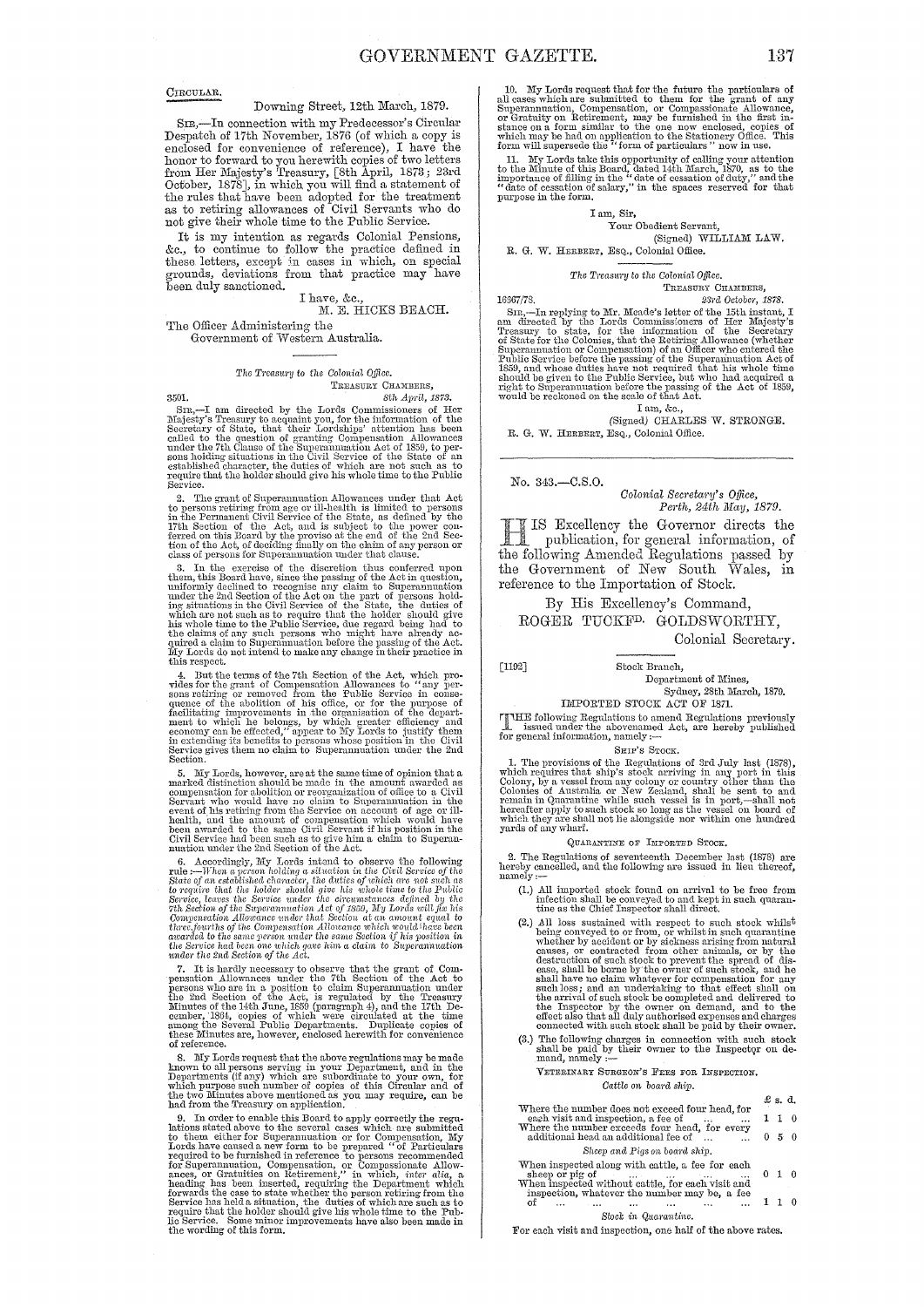CHARGES FOR TRANSPORT OF STOCK TO AND FROM QUARANTINE. -PAYABLE EACH WAY.

| Cattle.                                                                                                                                                                                                                                          |                                                                          |                                           |                                                                 |  |  |  |  |  |  |  |  |  |
|--------------------------------------------------------------------------------------------------------------------------------------------------------------------------------------------------------------------------------------------------|--------------------------------------------------------------------------|-------------------------------------------|-----------------------------------------------------------------|--|--|--|--|--|--|--|--|--|
| For one head $\dots$<br>$\cdots$<br>$\cdots$<br>For two head $\dots$<br>$\cdots$<br>$\mathbf{r}$<br>For every additional head arriving on board the<br>same vessel<br>$\sim$ $\sim$ $\sim$<br>$\mathbf{r}$<br>$\ddotsc$<br>Sheep or Pigs.        |                                                                          | £s.d.<br>0150<br>150<br>$0\quad 5\quad 0$ |                                                                 |  |  |  |  |  |  |  |  |  |
|                                                                                                                                                                                                                                                  |                                                                          |                                           |                                                                 |  |  |  |  |  |  |  |  |  |
| When conveyed with cattle, every sheep or pig<br>up to 20<br>when conveyed without cattle, any number not                                                                                                                                        |                                                                          | 010                                       |                                                                 |  |  |  |  |  |  |  |  |  |
| $exceeding 5 \dots$<br>exceeding b        For every additional sheep or pig, without cattle,                                                                                                                                                     |                                                                          | 0150                                      |                                                                 |  |  |  |  |  |  |  |  |  |
| up to 20                                                                                                                                                                                                                                         |                                                                          | 010                                       |                                                                 |  |  |  |  |  |  |  |  |  |
| or without cattle, an additional charge of                                                                                                                                                                                                       | 0.                                                                       | $\theta$                                  | 6                                                               |  |  |  |  |  |  |  |  |  |
| Keep in Quarantine.                                                                                                                                                                                                                              |                                                                          |                                           |                                                                 |  |  |  |  |  |  |  |  |  |
| Cattle per head per day-                                                                                                                                                                                                                         |                                                                          |                                           |                                                                 |  |  |  |  |  |  |  |  |  |
| Stud cattle                                                                                                                                                                                                                                      | $\begin{array}{cc}\n\cdots & 0 \\ \cdots & 0 \\ \cdots & 0\n\end{array}$ |                                           | $\begin{smallmatrix} 3 & 0 \\ 2 & 6 \\ 1 & 0 \end{smallmatrix}$ |  |  |  |  |  |  |  |  |  |
| $\text{Ship's cows} \dots$<br>$\cdots$<br>$\ddotsc$                                                                                                                                                                                              |                                                                          |                                           |                                                                 |  |  |  |  |  |  |  |  |  |
| Pigs, each, per day<br>$\mathbf{r}$<br>$\cdots$                                                                                                                                                                                                  |                                                                          |                                           |                                                                 |  |  |  |  |  |  |  |  |  |
| Sheep $\dots$ $\dots$<br>and the con-<br>$\cdots$<br>$\cdots$                                                                                                                                                                                    | 0                                                                        | $\Omega$                                  | 6                                                               |  |  |  |  |  |  |  |  |  |
| And (4.) The cost of disinfecting such stock or the vessel<br>in which they arrive, or the fittings thereof, or the effects<br>of their attendants, as well as all other charges and ex-<br>penses of every description incurred through the im- |                                                                          |                                           |                                                                 |  |  |  |  |  |  |  |  |  |

#### No. 337 .- C.S.O. Colonial Secretary's Office,

Perth, 16th May, 1879.  $\prod_{\text{the non-triangle form}}$  IS Excellency the Governor directs it to be notified, for general information, that an Intercolonial Juvenile Industrial Exhibition will be held at Melbourne, on the 23rd October next, and that the Rules and Regulations. Classification of Exhibits, and Special Prize List may be seen on application at this Office.

By His Excellency's Command, ROGER TUCKF<sup>D.</sup> GOLDSWORTHY,

Colonial Secretary.

Central Board of Education, Perth, 23rd May, 1879.

TTHE Central Board of Education has been<br>pleased to make the C.V pleased to make the following appointment, viz. :-

S. S. PARKER, Esq., to be member of York District Board of Education, vice S. E. Burges, Esq., Sen., resigned.

> CHAS. H. CLIFTON. Secretary.

#### Department of Public Works, Perth, 12th May, 1879.

**TENDERS** (endorsed "Tender for Railway Station,") will be received at this Office<br>until noon of Monday, the 9th June, from persons willing to erect a Railway Station, &c., at Northampton.

Plans and specification may be seen on application at the Office of the Resident Engineer, Champion Bay.

Tenders to state the shortest time in which the work will be performed.

The Government do not bind themselves to accept the lowest or any tender, and will require the guarantee of two responsible persons for the due performance of the Contract.

Forms of Tender may be had on application to the various Resident Magistrates, and at the Public Works' Office, Perth.

No tender will be entertained unless on the prescribed form.

JAS. H. THOMAS,

Commissioner of Railways.

In the matter of "The Railways' Act. 1878," and of certain land intended to be taken and resumed for the purposes of the Eastern Railway.

OTICE is hereby given that a Map or Plan, showing the course to be taken by the Railway, together with a Book of Reference as mentioned in Section 10 of the above Act. giving a list of Owners and Occupiers of Land, and showing the quantity of land required for making the first section of the Railway, has been deposited and can now be inspected at the Office of the Commissioner of Railways for Western Australia, in Perth, and at the Offices of the Resident Magistrates in Fremantle and Guildford, respectively.

Dated at Perth, this 21st day of April, 1879.

JAS. H. THOMAS, Commissioner of Railways.

#### Government Resident's Office. Albany, 16th May, 1879.

**TIME** undermentioned men have engaged with Mr. Thomas Sherratt, to form a Whaling Party, on the Coast:-

C. F. Layton, Headsman; B. Sidley, G. Haynes, J. Mayson, J. Lemore, C. Gorman, J. King, Jr., S. Foot, E. Sherratt, G. Davis, E. McCormish, R. Kennedy, Pulling hands; T. Arnent, Cook.

> G. E. C. HARE, Government Resident.

Government Resident's Office, Albany, 16th May, 1879.

**TIME** undermentioned men have engaged with Messrs, Jno. U. Green and William C. Cooper, to form a Whaling Party, on the East Coast:-

R. Holliwood, Headsman; James Doggett, J. W. Pardie, Boatsteerers; Geo. Eaton, Thos. Howe, Jas. Fagan, Jas. McCormick, Peter Donnelly, George Derrick, John Holmes, Peter Milroy, Pulling hands;<br>John Snowden, Cook; James Thomas, Cook's mate.

G. E. C. HARE, Government Resident.

#### DEPARTMENT OF LAND TITLES.

#### $7896$ Transfer of Land Act, 1874.

#### S. 17, No. IV.

FINAKE NOTICE that Agnes Howson of Albany widow and relict of the late John Howson formerly of the same place blacksmith deceased has made merly on the same place backsmini deceased has made<br>of freehold in possession for the term of her natural<br>life of and in the following parcel of land situate in the<br>townsite of Albany aforesaid viz. :—

#### Building Lot No. 56.

as the same is of record in the Survey Office.

The allotment is situate at the Southern corner of Vancouver and Stirling Streets and was granted to John Young in 1840.

AND FURTHER TAKE NOTICE that all persons claim-AND FUCKLE TAKE NOTES that all persons claimed<br>by the applicant are necessare of that claimed<br>by the applicant are necessare required to lodge with<br>the Registrar of Titles on or before the 11th day of<br>June proximo a *cavea* 

J. C. H. JAMES, Commissioner of Land Titles.

15th May, 1879.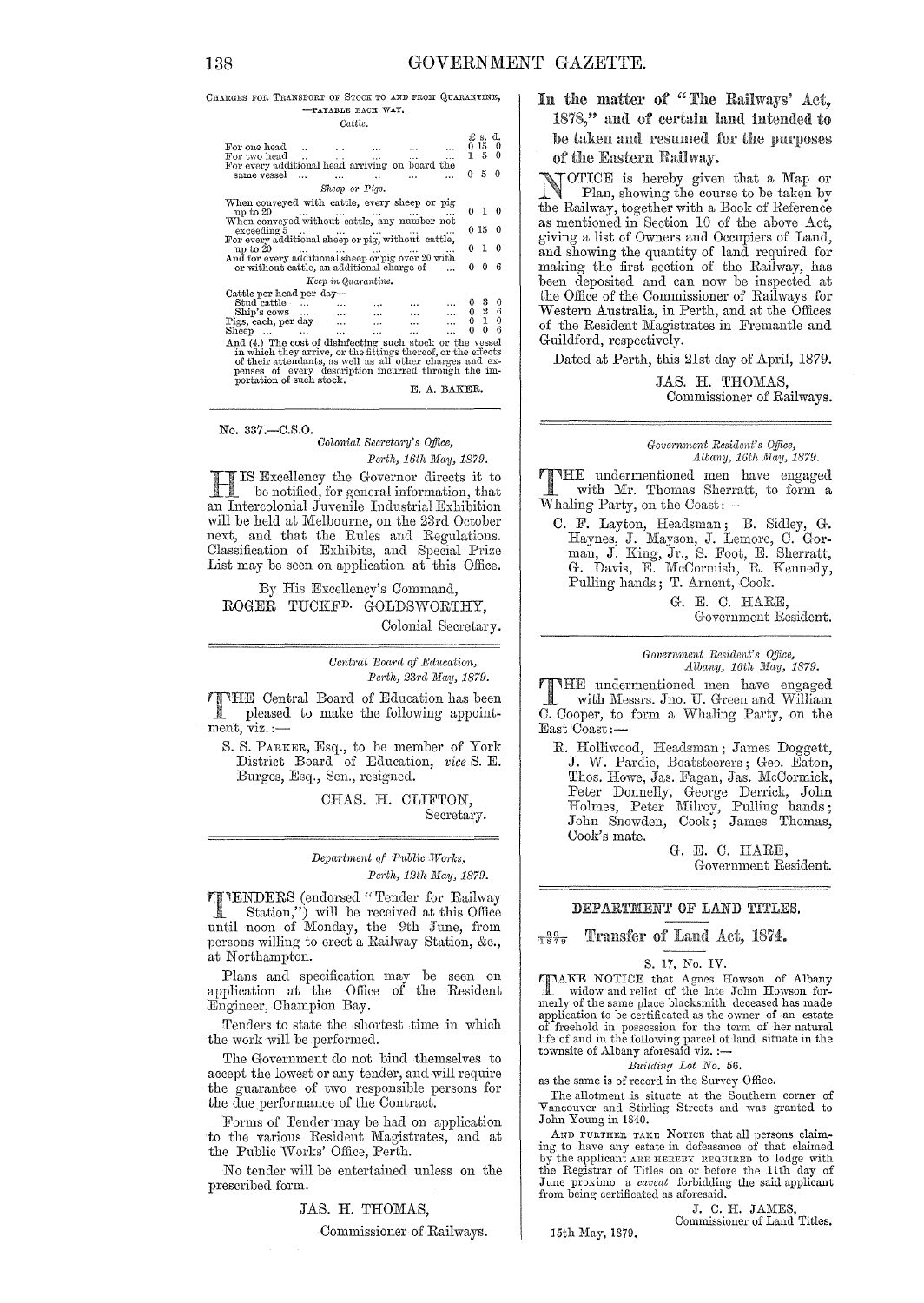#### WESTERN AUSTRALIA.

#### Meteorological Observations for the week ending 21st May, 1879.

WIND Registered by Mr. Forsyth, Harbor Master, at Arthur's Head, Fremantle; altitude above the sea 55 feet, in Latitude 32° 02' 14" S., Longitude 115 ° 45' 12" E.

The other instruments registered are placed in the grounds adjoining the Survey Office, Perth; altitude above the sea 47 feet, in Latitude 31° 57' 25" S., Longitude 115° 52' 02" E.

#### MALCOLM FRASER, Surveyor General.

|                 | BAROMETER:<br>Mean Reading<br>corrected, and re-<br>duced to sea level,<br>and 32 deg, Fah,                                                                                                                                                                                                                                                          | THERMOMETERS IN SHADE. |               |               |               | RADIATION<br>THERMO-<br>METERS. |                             | WIND.                 |                                                      | <b>DEGREE</b>         |                                                           |                           | EVAPOR-   |                                    |
|-----------------|------------------------------------------------------------------------------------------------------------------------------------------------------------------------------------------------------------------------------------------------------------------------------------------------------------------------------------------------------|------------------------|---------------|---------------|---------------|---------------------------------|-----------------------------|-----------------------|------------------------------------------------------|-----------------------|-----------------------------------------------------------|---------------------------|-----------|------------------------------------|
| Week<br>ending. |                                                                                                                                                                                                                                                                                                                                                      |                        | Dry.          |               | Wet.          |                                 | Terres-<br>Solar.<br>trial. | RAIN:<br>Amount<br>in | Horizontal<br>velocity in<br>miles, per<br>24 hours. | General<br>direction. | оF<br>HUMIDITY,<br>Saturation<br>== 100 : mean<br>amount. | CLOUD:<br>Mean<br>amount. | ONE: Mean | ATION:<br>Amount<br>in.<br>inches. |
|                 |                                                                                                                                                                                                                                                                                                                                                      | Maxi-<br>mum.          | Mini-<br>mum. | Maxi-<br>mum. | Mini-<br>mum. |                                 |                             | inches.               |                                                      |                       |                                                           |                           | Š         |                                    |
| 21st            | 29.566                                                                                                                                                                                                                                                                                                                                               | 68.5                   | 56.9          | 63.1          | 55.3          | 114.9                           | $52 - 1$                    | 8.97                  | 433.92                                               | S.W.                  | 77                                                        | 8                         | 7.5       | -59                                |
|                 | Highest reading of Barometer 29.724 15th<br>Thermometers in shade. $\left\{\begin{array}{c} \text{Maximum} \\ \text{Minimum} \end{array}\right. \text{Dry}$<br>77.615th<br>do.<br>do.<br>29.381 19th<br>$_{\text{Lowest}}$<br>$53.3$ $21st$<br>The Observations are taken at Perth at 10 a.m., (excepting Barometer, which is registered at 12 a.m.) |                        |               |               |               |                                 |                             |                       |                                                      |                       |                                                           |                           |           |                                    |
|                 |                                                                                                                                                                                                                                                                                                                                                      |                        |               |               |               |                                 |                             |                       |                                                      |                       | M. A. C. FRASER,                                          |                           |           |                                    |

Observer.

LAND SALES.

*Crown Lands' Office, Perth, 21st May, 1879.* 

THE undermentioned Allotments of Land will be offered for Sale, at Public Auction, on the dates and at the places specified in the Schedule below, at one o'clock, p.m.

SOHEDULE.

| Date of Sale. | Place of Sale.           |           |                     |           | Number of Lot. |  |     | Quantity. |                      |          |                |          |                             |
|---------------|--------------------------|-----------|---------------------|-----------|----------------|--|-----|-----------|----------------------|----------|----------------|----------|-----------------------------|
|               |                          |           | Description of Lot. |           |                |  |     |           |                      | а.       | $\mathbf{r}$ . | р.       | Upset Price.                |
| 1879.         |                          |           |                     |           |                |  |     |           |                      |          |                |          |                             |
| June 4        | Albany                   | $\cdots$  | Albany              |           | Sub.           |  | 130 | $\ddotsc$ | $\sim 10$            | 10       | $\theta$       |          | £110s. $\mathfrak{P}$ acre  |
| Do.           | Do.<br>.                 | $\cdots$  | Do.                 | $\cdots$  | Do.            |  | 131 | $\cdots$  | $\cdots$             | 10       |                | $\theta$ | Do.                         |
| Do.           | ${\rm York}$<br>$\cdots$ | $\cdots$  | York                | $\cdots$  | Town           |  | 47  | $\ddotsc$ | $\cdots$             |          | $\theta$       |          | $\pounds10$                 |
| June 12       | Northam                  | $\ddotsc$ | Northam             | $\ddotsc$ | Sub.           |  | 76  | $\ddots$  | $\ddot{\phantom{0}}$ | 2        | 3              | 22       | £110s. $\mathcal{P}$ acre   |
| June 14       | Northam                  | $\cdots$  | Do.                 | $\cdots$  | Town           |  | 136 | $\ddotsc$ |                      | $\theta$ | -3             | -24      | $\pounds$ 7 10s. $\psi$ lot |
| Do.           | Do.<br>$\ddotsc$         | $\cdot$   | Do.                 | $\ddotsc$ | Do.            |  | 197 | $\ddotsc$ |                      |          | 0              | -3       | Do.                         |

MALCOLM FRASER,

Commissioner of Orown Lands.

#### *Oompiyoller's ogree,*

 $Fremantle, 24th$  *May*, 1879.

A CERTIFICATE of Freedom has been<br>issued to the undermentioned Convict, whose sentence has expired :-

Reg. No. 10171 Thomas Harrison

HIS Excellency the Governor has been pleased to revoke the Tickets-of-Leave of the undermentioned Oonvicts;-

Reg. No. 7898 Daniel Williams

- " 9681 James Oampbell
- " 9825 Daniel Molloy

JOHN F. STONE, Oomptroller.

#### Postal and Telegraph Department. *cGeneral Post Office,*

*Pm·tll, 9th April, 1879.* 

NOTICE is hereby given, that impressed<br>stamp telegraph message forms, and<br>adhesive telegraph stamps which may be used adhesive telegraph stamps, which may be used in payment for telegraphic messages, have been obtained from England, and may be procured at the General Post Office, and the Post and Telegraph Offices throughout the Colony, at the following rate :—

A single impressed telegraph message form 0 1 0 20 impressed message forms in book ... . .. 1 0 0 6d. adhesive telegraph message stamps, each 0 0 6 Id. do. do. 0 0 1

A. HELMICH, Postmaster-General and General Superintendent of Telegraphs.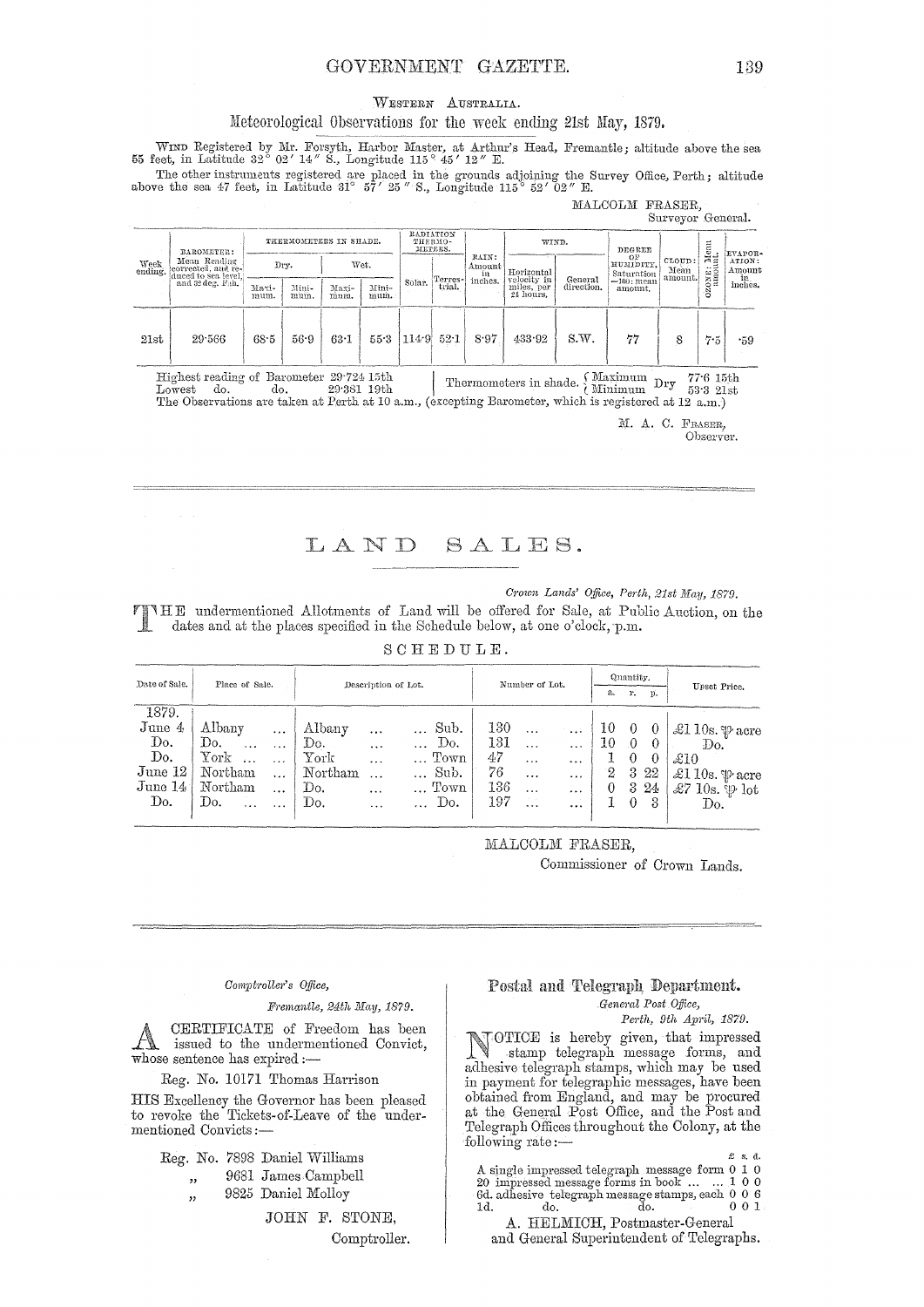#### WESTERN AUSTRALIA.

#### Mail Time Table during the Month of

### JUNE, 1879.

|                                                                                                                                                                                                                                                                          | FOR THE AUSTRALIAN COLONIES, &c.                                                                                                                          |                                                                                                                                                                                                                                                                                                       |                                                                                                                                                                                                             |                                                                                                                                                                                                                                                                                                  |                                                                                                                                                                                                                                  | FOR EUROPE, INDIA,                                                                                                                                                                                          |                                                                                                                                                                                       |                                                                                                                                                                                                                                                                                                                                                                        |                                                                                                                                                                                                                                  |                                                                                                                                                                                                                                       |                                                                                                                                                                                                 |
|--------------------------------------------------------------------------------------------------------------------------------------------------------------------------------------------------------------------------------------------------------------------------|-----------------------------------------------------------------------------------------------------------------------------------------------------------|-------------------------------------------------------------------------------------------------------------------------------------------------------------------------------------------------------------------------------------------------------------------------------------------------------|-------------------------------------------------------------------------------------------------------------------------------------------------------------------------------------------------------------|--------------------------------------------------------------------------------------------------------------------------------------------------------------------------------------------------------------------------------------------------------------------------------------------------|----------------------------------------------------------------------------------------------------------------------------------------------------------------------------------------------------------------------------------|-------------------------------------------------------------------------------------------------------------------------------------------------------------------------------------------------------------|---------------------------------------------------------------------------------------------------------------------------------------------------------------------------------------|------------------------------------------------------------------------------------------------------------------------------------------------------------------------------------------------------------------------------------------------------------------------------------------------------------------------------------------------------------------------|----------------------------------------------------------------------------------------------------------------------------------------------------------------------------------------------------------------------------------|---------------------------------------------------------------------------------------------------------------------------------------------------------------------------------------------------------------------------------------|-------------------------------------------------------------------------------------------------------------------------------------------------------------------------------------------------|
| Per Rob Roy.                                                                                                                                                                                                                                                             |                                                                                                                                                           |                                                                                                                                                                                                                                                                                                       |                                                                                                                                                                                                             |                                                                                                                                                                                                                                                                                                  | Overland.                                                                                                                                                                                                                        |                                                                                                                                                                                                             | CHINA, &c.<br>Per Rob Roy.*                                                                                                                                                           |                                                                                                                                                                                                                                                                                                                                                                        |                                                                                                                                                                                                                                  |                                                                                                                                                                                                                                       |                                                                                                                                                                                                 |
| <b>CLOSE AT</b>                                                                                                                                                                                                                                                          | DAY.                                                                                                                                                      | DATE.                                                                                                                                                                                                                                                                                                 | TIME                                                                                                                                                                                                        | CLOSE AT                                                                                                                                                                                                                                                                                         | DAY.                                                                                                                                                                                                                             | DATE.                                                                                                                                                                                                       | TIME                                                                                                                                                                                  | CLOSE AT                                                                                                                                                                                                                                                                                                                                                               | DAY.                                                                                                                                                                                                                             | DATE.                                                                                                                                                                                                                                 | TIME                                                                                                                                                                                            |
| Perth<br>Fremantle<br>Guildford<br>. 1<br>${\tt York}$<br>$\ddotsc$<br>Northam<br>$\ddotsc$<br>Newcastle<br>$\cdot \cdot$<br>Canning<br>$\ddotsc$<br>Pinjarra<br>$\ldots$<br>Bunbury<br>$\ddotsc$<br>Vasse<br>Victoria Plains<br>Dongarra<br>Champion Bay<br>Northampton | Monday<br>Monday<br>Monday<br>Saturday<br>Saturday<br>Saturday<br>Friday<br>Thursday<br>Monday<br>Monday<br>Saturday<br>Thursday<br>Thursday<br>Wednesday | June<br>2<br>$\boldsymbol{2}$<br>June<br>$\boldsymbol{2}$<br>June<br>-31<br>May<br>-31<br>May<br>-31<br>May<br>May<br>30<br>29<br>$\rm\,M_{\rm 2V}$<br>$^{2}$<br>June<br>$^{2}$<br>June<br>31<br>$_{\rm{May}}$<br>29<br>$\mathbf{M}_{\mathbf{0}}\mathbf{v}$<br>29<br>$_{\rm May}$<br>28<br>$\rm{May}$ | 1 p.m.<br>$2 \bar{p}$ .m.<br>8 a.m.<br>3 p.m.<br>1 p.m.<br>$4\,\mathrm{p.m.}$<br>$\overline{\text{Noon}}$<br>10 p.m.<br>$9$ p.m.<br>$10 \text{ p.m.}$<br>$8\,\mathrm{p.m.}$<br>9 a.m.<br>$10$ a.m.<br>9a.m. | Perth<br>Fremantle<br>Guildford<br>${\tt York}$<br><br>Northam<br>$\ddots$<br>Newcastle<br>Canning<br>$\ddotsc$<br>Pinjarra<br>!<br>Bunbury<br>$\ddotsc$<br>Vasse<br>Victoria Plains<br>Dongarra<br>Greenough<br>Bannister<br>William River<br>Arthur River<br>Kojonup<br>$\sim$ .<br>Mt: Barker | Friday<br><br>Friday<br>$\ddotsc$<br>Friday<br>Wednesday<br>Wednesday<br>Wednesday<br>Friday<br>Thursday<br>Thursday<br>Wednesday<br>Saturday<br>Thursday<br>Wednesdav<br>Saturday<br>Saturday<br>Saturday<br>Saturday<br>Sunday | June<br>June<br>6<br>-6<br>June<br>June<br>June<br>June<br>4<br>June<br>-6<br>5<br>June<br>5<br>June<br>June<br>4<br>May<br>-31<br>29<br>May<br>28<br>May<br>June<br>7<br>June<br>June<br>June<br>8<br>June | 4 p.m.<br>2 p.m.<br>8 a.m.<br>3 p.m.<br>1 p.m.<br>$4$ p.m.<br>Noon<br>$10$ p.m.<br>8 a.m.<br>$4$ p.m.<br>8 p.m.<br>9a.m.<br>6 p.m.<br>4a.m.<br>10 a.m.<br>3 p.m.<br>8 p.m.<br>10 a.m. | Perth<br>$\ddotsc$<br>Fremantle<br>Guildford<br>York<br>$\ddotsc$<br>Northam<br>$\ddotsc$<br>Newcastle<br>Canning<br>$\ddotsc$<br>Pinjarra<br>$\ddotsc$<br>Bunbury<br>Ω.<br>Vasse<br>$\ddotsc$<br>Victoria Plains<br>Dongarra.<br>Greenough<br>Champion Bay<br>Northampton Wednesday<br>Mt. Barker<br>Kojonup<br>المعدات<br>Arthur River<br>William River<br>Bannister | Monday<br>$\cdots$<br>Monday<br>Monday<br>Saturday<br>Saturday<br>Saturday<br>Friday<br>Thursday<br>Monday<br>Monday<br>Saturday<br>Thursday<br>Thursday<br>Thursday<br>Wednesday <br>Thursday<br>Thursday<br>Thursday<br>Friday | June 16<br>June 16<br>June 16<br>June 14<br>June 14<br>June 14<br>June 13<br>June 12<br>June 16<br>June 16<br>June 14<br>June 12<br>$\rm J$ une $\rm 12$<br>June 12<br>June 11<br>June 11<br>June 12<br>June 12<br>June 12<br>June 13 | 1 p.m.<br>2 p.m.<br>8 a.m.<br>3 p.m.<br>1 p.m.<br>4p.m.<br>Noon<br>10 p.m.<br>9 p.m.<br>10 p.m.<br>8p.m.<br>9a.m.<br>9a.m.<br>2 p.m.<br>9a.m.<br>6 p.m.<br>8 a.m.<br>1p.m.<br>6 p.m.<br>$2a$ m. |

For Albany and the Offices on the Road Overland:

|       | CLOSE AT   DAY.   DATE.   TIME  |  |  |  |
|-------|---------------------------------|--|--|--|
| Perth | Thursday $\int$ June 19 11 a.m. |  |  |  |

|                       | MAILS FROM EUROPE, &c.                                        |                                                            | MAILS FROM COLONIES, &c.                                         |                                                 |                    |  |  |  |  |
|-----------------------|---------------------------------------------------------------|------------------------------------------------------------|------------------------------------------------------------------|-------------------------------------------------|--------------------|--|--|--|--|
| Due at K.G.<br>Sound. | Expected to<br>arrive at K.G.<br>Expected at G.P.O.<br>Sound. |                                                            | Due at K.G.<br>Sound.                                            | <b>Expected to</b><br>arrive at K.G.<br>-Sound. | Expected at G.P.O. |  |  |  |  |
|                       |                                                               | Monday, June 16th Wednesday, June 11th Saturday, June 14th | Thursday, June 19th   Wednesday, June 18th   Saturday, June 21st |                                                 |                    |  |  |  |  |

The Correspondence by these Mails will be despatched to District P.Os. for Distribution by first opportunity after receipt. *(See* Annual Time Table oflst January, 1879.)

\* The English Mails to be despatched on the 16th June, will be due In London *via* Brindisi on July 28th, and *via* Southampton on August 4th.

LETTERS for Registration must be posted one hour before the closing of the Mails.

LATE LETTERS, on payment of a fee of 6d., may be posted half-an-hour after the closing of the Mails.

NEWSPAPERS and Book Packets must be posted one hour before the closing of the Mails, otherwise they will not be forwarded until the next Mail.

MONEY ORDERS will be issued as under:

For the Australian Oolonies, &c., up to Saturday, May 31st, at 11 a.m. Do. Thursday, June 5th, at 11 a.m. For the United Kingdom, up to Saturday, June 14th, at 11 a.m.

General Post Office, Perth,  $\chi$ 17th May, 1879.

A. HELMIOH, Postmaster General and General Superintendent of Telegraphs.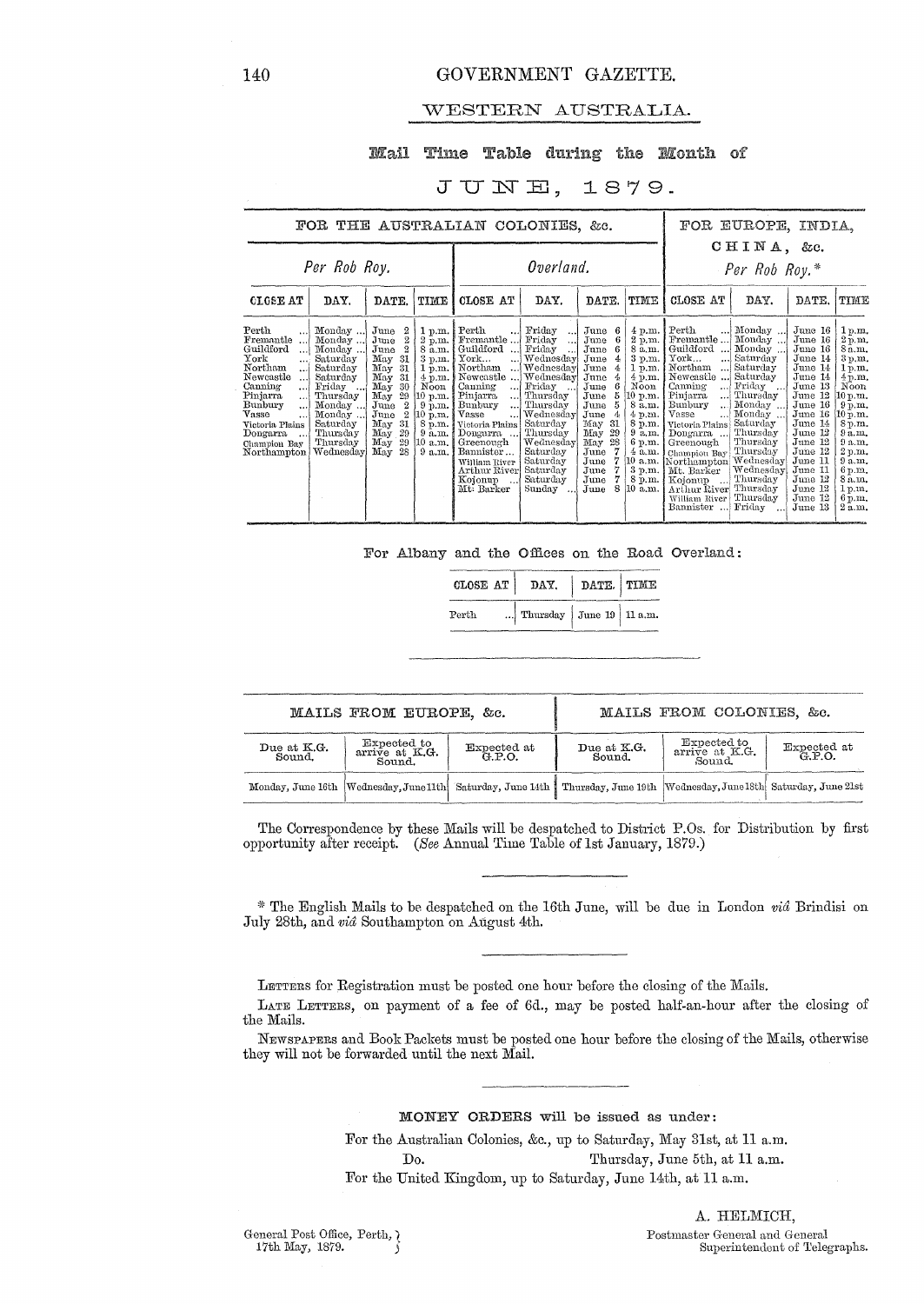#### Court House, Fremantle, May 23rd, 1879.

TOTICE is hereby given, that *Licenses to*<br>keep Dogs within the District of Fremantle, but outside the limits of the Fremantle Municipality, will be issued at this Office; and all Owners of such Dogs are hereby required to apply for Licenses on or before the 31st May, 1879.

#### J. G. SLADE,

#### Resident Magistrate.

IST of Cart Licenses issued by the Wel-I lington Roads Board during the year 1879, to date: $-$ 

| License<br>No. |                | Name.                                                          | io. of<br>Wheels.   | £                 | s.                 | License<br>No.                       | Name.                                          | io, of<br>Wheels.                | £                               |
|----------------|----------------|----------------------------------------------------------------|---------------------|-------------------|--------------------|--------------------------------------|------------------------------------------------|----------------------------------|---------------------------------|
| 3              |                | Samuel Ward                                                    | 4                   | 1                 | 0                  | 234 Thos.                            | Armstrong                                      | 4                                | 0                               |
| 60             |                | Fred. Davis                                                    | 2<br>2              | 0<br>0            | 10<br>10           | 168                                  | Pat. Waters<br>Jas. T. Laurence<br>J. T. Logue | 4                                | 1<br>0                          |
| 11             |                | James Rodgers<br>Henry Thompson                                | 2                   | 0                 | 10                 | 86<br>114                            |                                                | 2<br>4                           | 10<br>0<br>ı<br>0               |
| 12             |                | do.                                                            | 2                   | 0                 | 10                 | 115                                  | đо.                                            | 2                                | 0<br>10                         |
|                |                | H. W. Higgins                                                  | 2                   | 0                 | 10                 | 236<br>$_{\rm Thos.}$                | Delaney                                        | 4                                | 1<br>0                          |
| 87             |                | dο<br>Albert Blythe                                            | 4<br>2              | 1<br>0            | 0<br>10            | 93<br>94                             | J. F. Johnston<br>do,                          | 2<br>4                           | 0<br>10<br>1<br>0               |
| 88             |                | đ٥.                                                            | 2                   | $\mathbf 0$       | 10                 | 96                                   | do.                                            | 2                                | 0<br>10                         |
| 201            |                | W. F. Stevens                                                  | $\overline{2}$      | $\mathbf 0$       | $_{10}$            | 167                                  | Pat. Slattery                                  | 2                                | 0<br>10                         |
| 202            |                | do.<br>M. B. Smith                                             | 2<br><br>2          | 0<br>0            | 10<br>$_{10}$      | 226<br>Jas.<br>146                   | $\operatorname{White}$                         | 2                                | $\mathbf{0}$<br>10              |
|                |                | do.                                                            | <br>$\overline{2}$  | 0                 | 10                 | 147                                  | Mich. Coonan<br>Pat. Coonan                    | 4<br>4                           | 1<br>0<br>1<br>0                |
|                |                | do.                                                            | $\overline{4}$      | 1                 | 0                  | 63                                   | W. Parmenter                                   | 4                                | 1<br>0                          |
| 185            |                | M. C. Davies                                                   | 4<br>               | 1                 | $\theta$           | 188                                  | John Coverley                                  | 4                                | 0<br>1                          |
| 221<br>124     |                | do.<br>Jas. Milligan                                           | 2<br><br>4          | $\bf{0}$<br>1     | 10<br>0            | 80<br>82                             | John Fowler, jr<br>Richd. Hall                 | 4<br>4                           | 0<br>1<br>0                     |
| 125            |                | do,                                                            | 2                   | 0                 | 10                 | 13                                   | Edwd. Gardiner                                 | 4                                | 1<br>0                          |
|                |                | do.                                                            | $\overline{2}$      | 0                 | 10                 | 14                                   | do.                                            | $\overline{2}$                   | 0<br>10                         |
| 61<br>110      |                | James Hislop, jr.<br>John Flynn                                | 2<br>4              | 0<br>1            | 10<br>O            | 176<br>129<br>W.                     | Elijah Wright<br>Gibson                        | 2<br>$\overline{2}$              | 0<br>10                         |
| 203            |                | Geo. Morgan                                                    | 2                   | 0                 | 10                 | 235<br>J. Stinton                    |                                                | $\overline{2}$                   | 0<br>10<br>0<br>10              |
|                |                | Jas. Perren                                                    | 4                   | 1                 | 0                  | 211                                  | John Moore, jr.                                | 2                                | 0<br>10                         |
| 169<br>204     |                | do.                                                            | 2<br>$\overline{2}$ | 0<br>0            | 10<br>10           | 39                                   | Alfd. Moore<br>Jas. Maguire                    | 4                                | 1<br>0                          |
| 26             |                | Arthur Perrin<br>Joseph Buswell                                | $\overline{2}$      | 0                 | 10                 | 181<br>29                            | Joseph Hough                                   | 2<br>2                           | 10<br>0<br>10                   |
| 27             |                | đo.                                                            | $\overline{2}$      | 0                 | 10                 | 171                                  | John Bishop                                    | $\overline{2}$                   | 10                              |
| 151            |                | Tim Carter                                                     | $\overline{2}$      | 0                 | 10                 | 117                                  | Jas. G. Thomson                                | 4                                | 1<br>0                          |
| 23<br>24       | Robt.          | W. Clifton<br>do.                                              | $\overline{2}$<br>2 | 0<br>0            | $^{10}$<br>$_{10}$ | 241<br>40                            | R. Heppingstone                                | 2<br>$\overline{2}$              | 10                              |
|                |                | John Crampton                                                  | 4                   | 1                 | 0                  | 17                                   | Geo. Laurence<br>William Forrest               | 2                                | 10<br>0<br>0<br>10              |
| 79             |                | do.                                                            | 2                   | 0                 | $_{10}$            | 18                                   | do.                                            | 2                                | 0<br>10                         |
| 113            |                | John Foley<br>F. J. Teede                                      | 4                   | 1<br>0            | o<br>10            | 20                                   | do.                                            | $\overline{2}$<br>$\overline{2}$ | 0<br>10                         |
| 59<br>237      |                | J. McAuley                                                     | 2<br>$\overline{2}$ | 0                 | 10                 | 242 Jas. Maguire<br>152<br>Jas. Ali  |                                                | $\overline{2}$                   | 0<br>10<br>0<br>10              |
| 65             |                | Jas. Smith                                                     | $\overline{2}$      | 0                 | 10                 | 145                                  | T. Chapman, jr                                 | 2                                | 0<br>10                         |
|                |                | Miss Clifton                                                   | 4                   | 1                 | 0                  | $164\,$                              | Grace Ramsay                                   | 4                                | 1<br>0                          |
| 58<br>180      |                | Gervase Clifton<br>Tyler                                       | $\overline{2}$<br>4 | 0<br>ı            | 10<br>0            | 165<br>166                           | do.<br>do.                                     | 2<br>2                           | 0<br>10<br>10<br>0              |
| 97             |                |                                                                | 2                   | 0                 | 10                 | 66                                   | J.S. Gibbs                                     | 2                                | 0<br>10                         |
| 89             |                | W. A. Atkins<br>W. Marsh                                       | 2<br>               | 0                 | 10                 | 231                                  | Ephr. Gardiner                                 | 2                                | 0<br>10                         |
| 50             |                | Pat. Keernan                                                   | $\overline{2}$<br>2 | 0<br>0            | 10<br>10           | 150                                  | Owen Gardiner                                  | 4                                | 1                               |
| 55             |                | do.<br>Thos, Roberts                                           | 2                   | 0                 | 10                 | 242<br>62                            | Mrs. E. Brown<br>do.                           | 4<br>2                           | 0<br>10                         |
|                |                | do.                                                            | $\overline{2}$      | 0                 | 10                 | 243                                  | Richd. Busher                                  | 2                                | 10<br>0                         |
| 121            |                | Miss Bunbury                                                   | 2<br>2              | 0                 | 10<br>10           | 44                                   | T. Hayward                                     | 4                                | 1<br>0                          |
| 31<br>42       | т.             | D. North<br>Hayward                                            | $\overline{2}$      | 0<br>0            | 10                 | Jas. H.                              | Forrest<br>do.                                 | 2<br>4                           | 10<br>1<br>0                    |
| 96             |                | Jas. Buswell                                                   | $\overline{2}$      | 0                 | $^{10}$            | 163                                  | Jas. Busher, jr.                               | 4                                | 1<br>0                          |
| 174<br>142     | J.             | Houllahan                                                      | 2<br><br>2          | 0<br>0            | 10<br>$^{10}$      | 244<br>Elijah                        | ${\rm Wright}$                                 | $\overline{2}$<br>.              | 0<br>10                         |
| 172            |                | Alfd. Gardiner<br>John Scott, jr.                              | 2<br>$\ddotsc$      | 0                 | 10                 | 149.<br>211                          | Robt. Coutts<br>J. Moore, jr.                  | 4<br>2                           | 1<br>ŋ<br>0<br>10               |
| 48             |                | Jas. T. Laurence                                               | 2                   | 0                 | $_{10}$            | 135                                  | Thos. Fisher                                   | 2                                | 0<br>10                         |
|                |                | W. J. Roberts<br>John Trigwell                                 | $\overline{2}$      | 0                 | 10                 | 27<br>A                              | . McAndrew                                     | 2                                | 0<br>10                         |
| 154<br>155     |                | do.                                                            | 2<br><br>2          | 0<br>0            | 10<br>10           | Thos. Lee<br>105<br>177              | J. Hartnett                                    | 2<br>2                           | 0<br>10<br>O<br>10              |
| 64             |                | Richd. Trigwell                                                | $\overline{2}$      | 0                 | 10                 | 140<br>F.<br>Fee                     |                                                |                                  | 0<br>10                         |
| 71             |                | R. H. Rose                                                     | $\overline{2}$<br>  | 0                 | 10                 | 56                                   | Geo. Crampton                                  | 2                                | 0<br>10                         |
| 72             |                | do.<br>do.                                                     | 4<br><br>2          | 1<br>$\mathbf{0}$ | o<br>10            | 138<br>т<br>116                      | Pat. Garvey<br>. Symmons                       | 2<br><br>$\overline{2}$          | 0<br>10<br>$\overline{0}$<br>10 |
|                |                | do.                                                            | 2                   | 0                 | 10                 | 160                                  | A. Shivers                                     | <br>$\overline{2}$<br>           | 0<br>10                         |
| 170            |                | J. Sampson                                                     | 2                   | 0                 | 10                 | 15<br>$\mathbf{F}.$                  | Hawkins                                        | 2                                | 0<br>10                         |
| 134<br>136     |                | Pat. Dunn                                                      | 2                   | 0                 | 10                 | 158                                  | Geo. Rich                                      | 4                                | 1<br>0                          |
| 238            |                | W.O. Mitchell<br>W. Cridland                                   | 2<br>2              | 0<br>0            | 10<br>10           | 157<br>H.W.<br>233                   | do.<br>Venn                                    | 4<br>4                           | 1<br>0<br>1<br>0                |
| 75             |                | Brad, Gardiner                                                 | $\overline{2}$      | 0                 | 10                 | 119                                  | J. G. Thomson                                  | 2                                | 0<br>10                         |
| 227<br>90      |                | Wm. Coverley, jr.                                              | 2                   | 0                 | 10                 | 111                                  | Robt. Scott                                    | 4                                | 1<br>0                          |
| 45             |                | Thos. Hurst<br>Jas. Colton                                     | 2                   | 0<br>0            | $_{10}$<br>10      | Ρ.<br>107<br>w<br>137                | Clifton<br>W. O. Mitchell                      | 4<br>2                           | 0<br>0<br>10                    |
| 145            | $_{\rm Thos.}$ | E. Spencer                                                     | 2                   | 0                 | 10                 | 189                                  | H. Lovegrove                                   | 4                                | 1<br>0                          |
| 25             |                | $\operatorname{H.~Offer}_{\sim \neg \nabla \cdot \text{Wood}}$ | 2                   | 0                 | 10                 | 190                                  | do.                                            | 2                                | $\boldsymbol{0}$<br>10          |
| 229<br>26      |                | H. Offer                                                       | 4<br>2              | 1<br>0            | 0<br>10            | 74<br>т<br>232                       | Marriott,                                      | $\overline{2}$<br>sen.           | 0<br>10<br>n                    |
|                |                | Jas. Piggott                                                   | $\overline{2}$      | 0                 | 10                 | R.<br>122                            | Waddingham<br>J. Mewitt                        | 4<br>2                           | 1<br>0<br>10                    |
| 77<br>78       |                | do.                                                            | 2                   | 0                 | 10                 | 239<br>D. Eedle                      |                                                | $\overline{2}$                   | 0<br>10                         |
|                | D.             | Stinton                                                        | $\overline{2}$<br>  | 0                 | 10<br>10           | 76<br>C.                             | Properjohn                                     | $\overline{2}$<br>               | 0<br>10                         |
| 994            |                | J. Stinton<br>W. J. Ecclestone                                 | $\overline{2}$      | 0<br>0            | 10                 | 33<br>В.<br>34                       | Piggott<br>do.                                 | 2<br><br>2                       | 0<br>10<br>0<br>10              |
| $^{106}$       |                | Chas. S. Morgan                                                | 4                   | 1                 | 0                  | 37                                   | do.                                            | 2                                | 0<br>10                         |
| 53             |                | Josh, Pickersgill<br>Geo. Pickersgill                          | 4                   | 1                 | 0                  | 69                                   | M. Pollard                                     | 2                                | 0<br>10                         |
| 91<br>183      |                | Chas. L. Hastie 4                                              | 4                   | 1<br>1            | 0<br>0             | $184 \, \text{D}$ .<br>248 A. Perrin | Harvey                                         | 2                                | 0<br>10<br>10                   |
| 208            |                | do.                                                            | 4                   |                   | 0                  |                                      |                                                |                                  |                                 |

#### THOS. H. LOVEGROVE,

Chairman of Wellington Roads Board. Bunbury, 17th May, 1879.

IST of Carriage Licenses issued by the Bunbury Municipality during the year  $1879$ , to date:-

|                                                                 |          |                       |                       |                |           |                          |              | æ. | в.          |
|-----------------------------------------------------------------|----------|-----------------------|-----------------------|----------------|-----------|--------------------------|--------------|----|-------------|
| E. Leckington  spring cart  2 wheels $\frac{1}{2}$ year 1878  0 |          |                       |                       |                |           |                          |              |    | - 5         |
| J. Samson                                                       |          | $\ldots$ gig $\ldots$ | $\ldots$ 2            | $\bullet$      |           | year 1879                | $\dots 0 10$ |    |             |
| Rev. J. Withers carriage                                        |          |                       | $\ldots$ <sup>4</sup> | $\bullet$      | $\cdots$  | $\overline{\mathbf{z}}$  | 1            |    | - 0         |
| Robt. Forrest                                                   | $\sim$   | do.                   | . . 4                 | $\overline{1}$ |           | "                        | $\ldots$ 1 0 |    |             |
| D. North                                                        |          | trap<br>$\ddotsc$     | $\ldots$ 2            | ,,             | $\cdots$  | $^{\prime\prime}$        | $\dots 0 10$ |    |             |
| Chas. Wishev                                                    |          | do.                   | 2                     | 33             |           | ,,                       | 0 10         |    |             |
| J. E. Hands                                                     |          | carriage              | 4                     | ,              | $\cdots$  | $\overline{\phantom{a}}$ | 1            |    | - 0         |
| Wm. Spencer                                                     | $\cdots$ | do.                   | . 4                   | ,,             |           | 5.5                      | 1 0          |    |             |
| Geo. Rich                                                       |          | mail van              | $\ldots$ <sup>4</sup> | $\bullet$      |           | وو                       |              |    | $\dots$ 1 0 |
| Do.                                                             |          | do.                   | . . 4                 | ,,             | $\cdots$  | ,,                       | 1            |    | -0          |
| E. Leckington                                                   |          | spring cart           | 2                     | 52             | $\ddotsc$ | ,,                       | 0            |    | 10          |
| Jas. Moore                                                      |          | carriage              | $\ldots$ <sup>4</sup> | ,,             |           | ,,                       | 1            |    | - 0         |
| T. C. Carey                                                     |          | do.                   | 4                     | ,,             |           | ,,                       | 1            |    | 0           |
|                                                                 |          |                       |                       |                |           |                          |              |    |             |
|                                                                 |          |                       |                       | Total          |           |                          | $\ldots$ £10 |    | - 5         |

#### WM. SPENCER,

Chairman, Bunbury Municipality.

Bunbury, 15th May, 1879.

#### Irwin District Roads Board.

YASH Account for the year ending 1878:-

|                                                                    | RECEIPTS.                |           |           | £     | s.               | d.          |
|--------------------------------------------------------------------|--------------------------|-----------|-----------|-------|------------------|-------------|
| Balance                                                            |                          |           |           | 6     | 7                | 1           |
| Government Grant                                                   |                          | $\ddotsc$ | $\cdots$  | 500   | $\Omega$         | 0           |
| Cart Licenses                                                      |                          |           |           |       | 53 15            | 0           |
|                                                                    |                          |           |           |       |                  |             |
|                                                                    |                          |           |           | £560  | $\boldsymbol{2}$ | 1           |
|                                                                    |                          |           |           |       |                  |             |
|                                                                    | EXPENDITURE.             |           |           | £     | s.               | d.          |
| G. Franklin, balance of contract                                   |                          |           |           | 136   | 7                | 6           |
| J. B. Webley, contract, Phillips' swing                            |                          |           |           |       |                  |             |
| gate<br>المماري الممتاز الممتاز المتد                              |                          |           | .         |       | 20 19            | 2           |
| J. P. Holt, sundry contracts, Irwin                                |                          |           | $\ddotsc$ | 92 11 |                  | 0           |
| G. Rhodes, raising and stacking 30 yds.                            |                          |           |           |       |                  |             |
| $_{\rm stone}$<br>                                                 |                          |           | .         | 3     | 0                | 0           |
| F. Reynolds, balance of contract                                   |                          |           | $\ddotsc$ | 28    | 0                | 0           |
| A. J. Plester, contract at Nhargo                                  |                          |           | $\ddotsc$ | 14    | $\Omega$         | 0           |
| W. H. Linthorne, carting 30 yds. lime-                             |                          |           |           |       |                  |             |
| stone<br>$\mathbf{r}$ and $\mathbf{r}$ are the set of $\mathbf{r}$ |                          |           | $\ddotsc$ | 5     | 0                | 0           |
| C. Massingham, contract, Greenough road                            |                          |           |           | 17    | 12               | $\mathbf 0$ |
| Stone & Burt, costs of appeal                                      |                          |           |           |       | 125              | 4           |
| Stirling, Bros., printing account                                  |                          |           |           | 1     | 5                | 0           |
| J. Pearce. do.                                                     | <b>Contract Contract</b> |           |           | 4.    | $\Omega$         | 10          |
| H. Herbert, carting 78 yds. limestone                              |                          |           | $\ddotsc$ |       | 716              | 0           |
| W. Criddle, contract                                               |                          |           | $\ddotsc$ |       | 84 11            | 8           |
| J. McDonald, balance of contract                                   |                          |           |           | 6     | 9                | 6           |
| M. Rowland, contract, clearing Green-                              |                          |           |           |       |                  |             |
| ough road                                                          | <b>ARCHITECT AREA</b>    |           | $\ddotsc$ |       | 10 16            | 6           |
| E. Smyth, contract, Port road                                      |                          |           |           |       | 13 13            | 4           |
| Clerk, £15; Stationery account, 10s.                               |                          |           |           |       | 15 10            | 0           |
| Balance                                                            |                          |           |           | 86    | 4                | - 3         |
|                                                                    |                          |           |           | £560  | $^{2}$           | 1           |

Examined and found correct,

E. H. LAURENCE, R.M.,  $\left\{\right.}$  Auditors. LEWIS F. RIDLEY,

> JAMES NAIRN, Chairman.

#### Perth Co-operative Society, Limited.

T an Extraordinary General Meeting of the Shareholders of the above Society, held on Friday, 9th instant, it was resolved that the affairs of the Society be wound up voluntarily, and the following gentlemen were<br>duly appointed Liquidators:—E. W. Haynes,<br>R. W. Hardey, M. Smith, R. A. Sholl, and F. Spencer.

#### By order,

JNO. URQUHART,

Secretary.

Perth, 12th May, 1879.